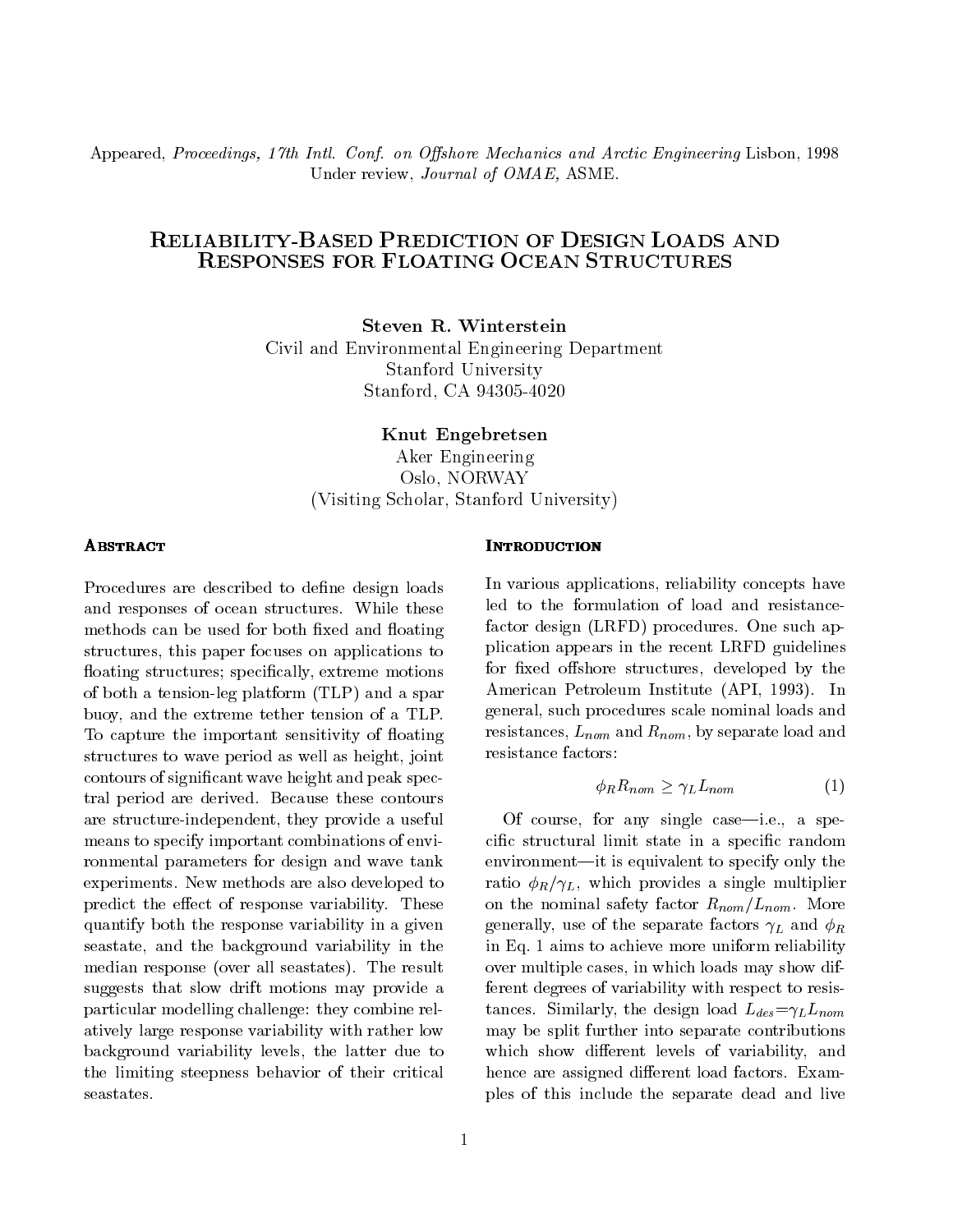load factors in various building codes, or the separate factors recently suggested for static, wavefrequency, and slow-drift loads on floating structures (Banon et al, 1994). (Note that while we refer to "design loads" here, following common practice these design levels may generally be cast in terms of loads, load effects, or response levels.)

Here we consider appropriate design levels of load and responses for floating structures. Due to their dynamic behavior, it is necessary to model the input wave elevation not merely as a single severe wave cycle, but rather as a set of irregular, random process realizations over a sequence of stationary, 3-hour "seastates". Within each seastate, the wave elevation  $\eta(t)$  is commonly parameterized by its signicant wave height,  $H_s=4\sigma_\eta$ , and its peak spectral period,  $T_p$ . (Here  $\sigma_{\eta}$  denotes the standard deviation of  $\eta(t)$ ). During a seastate with given  $H_s$  and  $T_p$ , the maximum response (offset, tether tension, etc.) is then expressed as

$$
X = \hat{X}(H_s, T_p) \cdot \epsilon \tag{2}
$$

in which  $\Lambda$   $(H_s, I_p)$  denotes the median value of the maximum response given  $H_s$  and  $T_p$ , while  $\epsilon$ is a unit-median random variable which reflects the scatter in maximum response due to different input wave histories,  $\eta(t)$ , with the same gross statistics,  $H_s$  and  $T_p$ .

In offshore design practice it is common to associate the nominal load  $L_{nom}$  in some way with a return period of 100 years. Various definitions of  $L_{nom}$  may be considered:

- Case 1:  $L_{\text{nom}} = \Lambda \left( H_{100}, H_{\text{p}} \right) H_{100}$ , the representative load associated with the 100-year significant wave height,  $H_{100}$ , and typical pe- $\lim_{n\to\infty}$   $\lim_{n\to\infty}$  (e.g., median value given  $H_{100}$ ). Uncertainty is thus neglected both in  $T_p$  and in the load given  $H_s$  (i.e.,  $\epsilon$  is set to 1 in **DESIGN CONTOURS** Eq. 2).
- Case 2:  $L_{\text{nom.2}} = \Lambda_{100}$ , the 100-year value of the median load, including randomness in both  $H_s$  and  $T_p$ . Uncertainty is now neglected only in the load given  $H_s$  and  $T_p$ (again,  $\epsilon=1$  is assumed).

**Case 3:**  $L_{nom,3} = X_{100}$ , the "true" 100-year load/response. This includes uncertainty in both  $H_s$  and  $T_p$ , and in the load given  $H_s$ and  $T_p$ . This is then a problem involving three random variables:  $H_s$ ,  $T_p$ , and  $\epsilon$ .

It is clear that by more fully including complete uncertainty, these loads increase in order; i.e.,  $L_{nom,1} \leq L_{nom,2} \leq L_{nom,3}$ . In principle, any choice of nominal load  $L_{nom}$  can be used if associated with a consistent load factor. This would suggest higher  $\gamma_L$  with  $L_{nom,2}$  than with  $L_{nom,3}$ , and still higher  $\gamma_L$  associated with  $L_{nom,1}$ . The main drawback is that the ratio,  $L_{nom,3}/L_{nom,1}$ , will generally depend on both the structure and the environment. Because a single factor applied to  $L_{nom,1}$  cannot reflect this dependence, it must lead to a range of reliability levels. The virtue of  $L_{nom,3}$  is that it carries the most case-specific information on both structure and site. Its corresponding drawback is that it is the most difficult to calculate.

We show here some simple methods to perform these more detailed load calculations, with applications to floating structures (e.g., slow drift of TLP and spar platforms, ringing response of TLPs). In particular, we describe in some detail how 100-year  $H_s-T_p$  design contours can be created to directly estimate  $L_{nom,2}$ . Simple corrections are then sought to estimate the actual 100 year load,  $L_{nom,3}$ . The use of design  $H_s$ - $T_p$  contours is currently under consideration in various offshore design applications; e.g., the new NOR-SOK guidelines governing load calculations for structures along the Norwegian continental shelf. One goal of this paper is to aid these efforts, providing technical documentation and support for design-contour methods.

## Contours 1: Their Goal

A virtue of the simplest nominal load definition,  $L_{nom,1}$ , is that it requires only a single  $(H_s, T_p)$  combination: the 100-year  $H_s$  level and an associated period, e.g. the median  $IP|H_{100}$ .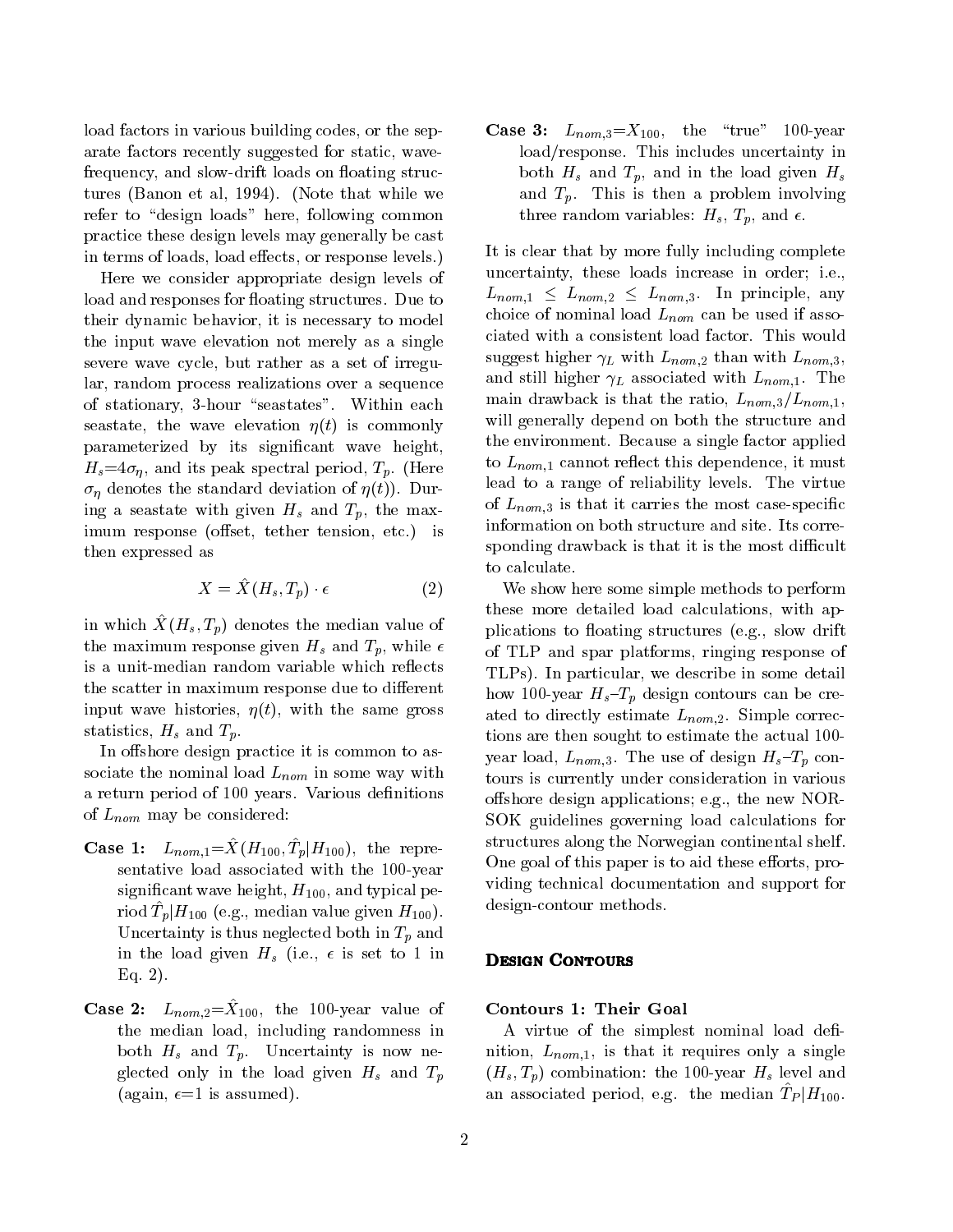A 100-year contour,  $(H_s, T_p)_{100}$ , seeks to generalize this concept to two dimensions; namely, to specify all  $(H_s, T_p)$  pairs that are candidates, by virtue of their relative rareness, to produce the 100-year level of any load or response quantity. For example, the 100-year value of the median response,  $\Lambda(H_s, I_p)$  above, would be estimated  $\blacksquare$ as

$$
\hat{X}_{100} = \max \, \hat{X} \text{ along } (H_s, T_p)_{100} \text{ contour} \quad (3) \qquad \blacksquare
$$

New methods to generate such contours have been recently proposed, by introducing the Inverse FORM method (Winterstein et al, 1993, Ude and Winterstein, 1996). This method can give contours for any number of variables, correlated or not, and for any return period <sup>T</sup> of interest. They require knowledge only of the joint probability distribution of all governing variables (here, of  $H_s$  and  $T_p$ ). These contours also show internal consistency; for example, the two-dimensional contour  $(H_s, T_p)_{100}$  includes the original checking point  $(H_1|00, T_p|H_1|00)$ , which remains the critical seastate for structures that are insensitive to period  $T_p$ .

## Contours 2: Their Construction

While the theoretical basis underlying these contours requires knowledge of FORM (firstorder reliability methods), they may be constructed directly without such knowledge. We therefore seek to describe their construction in some detail here. It is useful to consider first a completely artificial—but easily generalized situation, in which all random variables have standard normal distributions, and are statistically independent. (These are commonly denoted  $U_1$ ,  $U_2$ , ..., and the resulting standardized problem is sometimes said to be cast in "Uspace.") Any return period  $T$  can then be related to a corresponding fractile,  $\beta$ , of a normal variable. For example, because there are 365 - 8=2920 3-hour seastates per year, the return period  $T=100$  years implies a failure probability of  $p_f = 1/(100 \times 2920)$  or 3.43  $\times$  10 for the research set seastate. Setting  $P[U_i > \beta]=1-\Phi(\beta)$  to this  $p_f$ value yields  $\beta$ =4.50.

For example, if there is only one normal

| Return    | <b>Failure Probability</b>      | Limit State                    |  |
|-----------|---------------------------------|--------------------------------|--|
| Period    | $p_f$                           | Distance                       |  |
| $T$ [yrs] | [per 3-hr seastate]             | $\beta_T = \Phi^{-1}(1 - p_f)$ |  |
| 30        | $\frac{1.14 \times 10^{-5}}{2}$ | 4.24                           |  |
| 100       | $3.43 \times 10^{-6}$           | 4.50                           |  |
| 300       | $1.14 \times 10^{-6}$           | 4.73                           |  |
| 1000      | $3.43 \times 10^{-7}$           | 4.97                           |  |
| 3000      | $1.14 \times 10^{-7}$           | 5.17                           |  |
| 10000     | $3.43 \times 10^{-8}$           | 5.40                           |  |

Table 1: Relation between design return period, T, and limit state distance,  $\beta_T$ .

variable  $U_1$ , the mean return period  $T=100$ years requires that the limit state be located at  $U_1 = \beta = 4.50$  standard deviations away from the mean. In a two-dimensional case, the 100-year \U-space" contour is simply the locus of all points at distance  $\beta = 4.50$  away from the mean value  $U_1=U_2=0$ . In general, this leads to a circle with radius  $\beta_T$ , a function of the desired return period  $T$ :

$$
|u|^2 = u_1^2 + u_2^2 = \beta_T^2 \tag{4}
$$

For  $T=100$ ,  $\beta_T=4.50$  as discussed above. Table 1 shows how  $\beta_T$  varies over a range of return periods  $T$ . Finally, the cumulative distributions  $F_{H_s}(h_s)$  and  $F_{T_p|H_s}(t_p|h_s)$ , of  $H_s$  and of  $T_p$  given  $H_s$ , are used to transform each point on the circle  $|u| = \beta$  into corresponding  $h_s - t_p$  values:

$$
\Phi(u_1) = F_{H_S}(h_s); \quad \Phi(u_2) = F_{T_P|H_S}(t_p|h_s) \quad (5)
$$

## Numerical Results

Figure 1 shows resulting 100- and 10000-year contours for a Northern North Sea site with documented  $H_s-T_p$  statistics (Haver and Nyhus, 1986). These were constructed by applying Eq. 5 to U-space circles, with radii  $\beta_{100} = 4.50$  and  $\beta_{10000}$ =5.40 (Table 1). The largest  $H_s$  values of these contours correspond to 100- and 10000-year marginal levels:  $H_{100} = 14.5$ m and  $H_{10000} = 17.7$ m.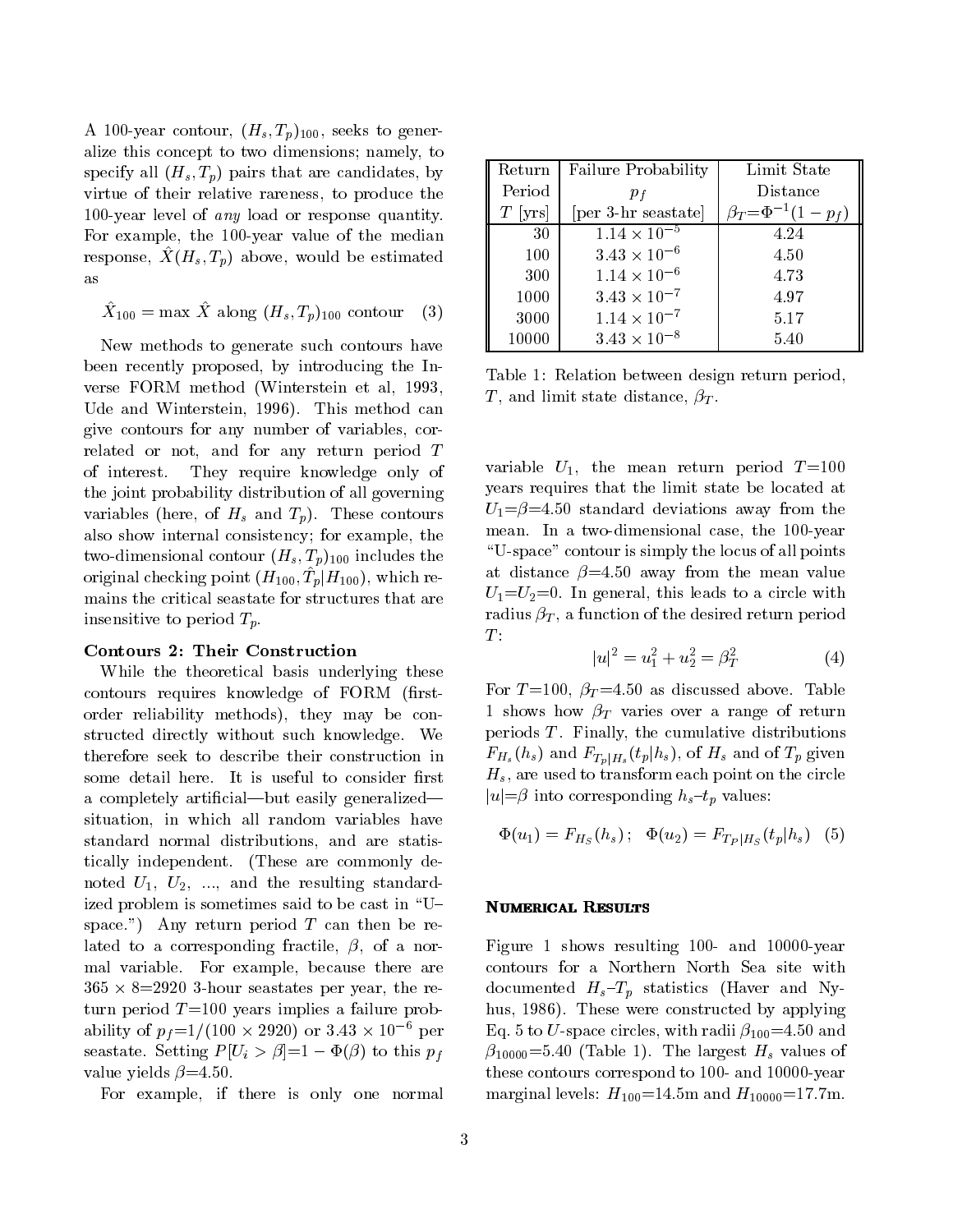

**Figure 1:**  $H_s-T_p$  contours and TLP/spar iso-response lines.

Figure 1 also shows iso-response lines for the surge offset of both a TLP and a spar buoy platform. In particular, all  $(H_s-T_p)$  pairs are shown which produce a median extreme of  $X = 25$ m of dynamic offset in head seas. (To standardize results and aid comparisons, we report in all cases the dynamic extreme, removing structure-specic mean offset levels.) These response statistics have been found from the post-processing analysis routine TFPOP (Ude et al, 1995). This uses the linear and quadratic force transfer functions, and added mass and damping, computed from diffraction/radiation analysis (Kim and Yue, 1988; WAMIT, 1995). TFPOP then constructs corresponding linear and quadratic transfer functions to the response  $x(t)$ . (In general it can include forces/moments in all 6DOF, and analyze any response quantity such as motion, acceleration, tether tension, etc.) A convenient model of nonlinear random vibration, the "Hermite" model, is then used to predict various fractiles of extremes from the first four moments of  $x(t)$ —the mean  $\mu$ , standard deviation  $\sigma$ , skewness  $\alpha_3$ , and kurtosis  $\alpha_4$ —and its average crossing rate  $f_0$ . This model has been verified through simulation for both TLPs and semi-submersible platforms (Winterstein et al, 1994) and for a spar buoy model (Winterstein et al, 1995).



Figure 2: Annual exceedance probabilities of various surge offsets.

Note that the TLP studied here has a symmetric hull with four columns, with diameters  $d=25$ m and center-to-center spacing of  $L=76$ m. This column spacing dictates that for fixed  $H_s$ , a seastate with  $T_p \approx 10$ s will cause extreme slow-drift response. The TLP iso-response line in Figure 1 confirms this critical-period effect. In contrast, the spar buoy hull is a single cylinder with draft  $h=198$ m, diameter  $d=42.7$ m, and a center well to protect drilling and production risers. Unlike the multi-column TLP, the spar's geometry does not produce any single critical wave period/length. Instead, the spar response shows a general increasing trend with the seastate steepness (i.e., increasing  $H_s$  or decreasing  $T_p$ ). This supports the possibility of various critical  $(H_s, T_p)$  locations—depending on the precise spar buoy dimensions and its modelling assumptions—and hence the need to specify a full two-dimensional  $(H_s, T_p)$  contour as in Figure 1.

Figure 2 shows the resulting distribution of the actual maximum offset,  $X$ , and the median max- $\liminf$  onset,  $\Lambda$ , for both the TLP and the spar. For example, its "2D" (median max) results are found by searching two-dimensional  $(H_s, T_p)$  contours, with appropriate return periods, to find the maximum  $X$  value. As Figure 1 shows, the 100-year value  $X_{100}$  for the TLP should be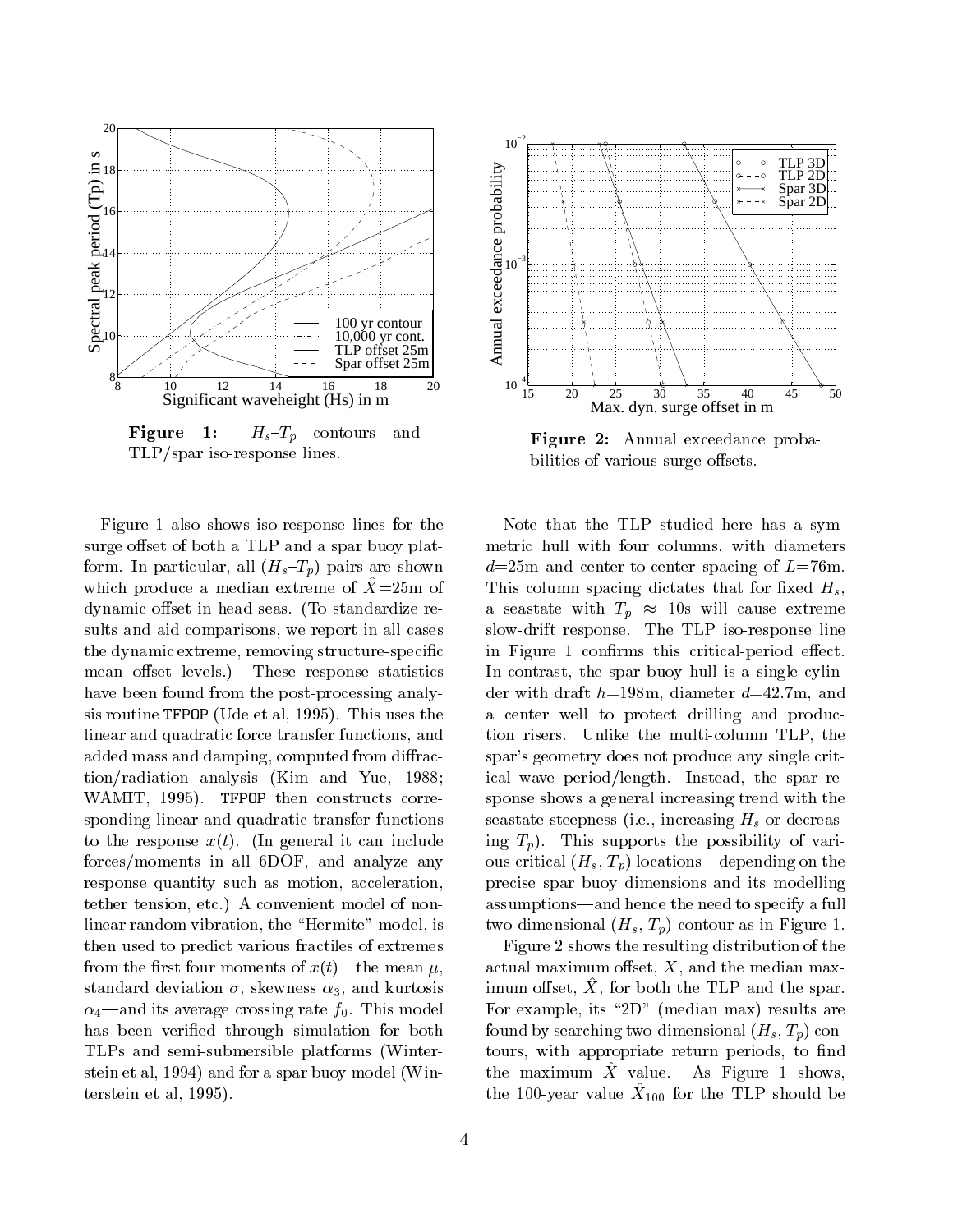

Figure 3: Contour-based estimates of  $\mu = X/\lambda$ , in which  $X = \alpha$ ctual maximum response;  $\overline{X}$  =median maximum response.

 $\sup_{\mathbf{M}}$  is than 20m (in fact  $X_{100}$   $-$ 20.8m), while even  $\Lambda_{10000}$  for the spar should be less than  $25 \text{ m}$  (actually  $\Delta 10000 - 22.6 \text{ m}$ ). The  $3D$  results  $\phantom{0000}$ shown for the actual maximum  $X$  were found by searching an analogous three-dimensional  $H_s$ - $T_p$ - $\epsilon$  contour. Inclusion of this response variability term,  $\epsilon$  from Eq. 2, is shown to yield larger extremes: for the spar the 100-year offset increases  $\text{Hom}$   $\Lambda_{100}$  = 17.8m to  $\Lambda_{100}$  = 23.1m, and for the a THE HOME  $X_{100} = 23.8$  m to  $X_{100} = 32.8$  m.

For a given return period  $T$ , the TLP and spar will typically not show similar values of  $\ddot{X}_T$ or  $X_T$  in absolute numerical terms. One may hope, however, that both extreme offset cases show similar values of the ratio  $R_T = X_T / X_T$ .  $\blacksquare$ If so, this could suggest simple correction factors,  $R_T$ , to adjust the simpler 2D results for  $\lambda$ T. Unfortunately, Figure 3 shows that this ratio  $R_T$  (on its vertical axis) is significantly larger for the TLP:  $R_{100} = 1.38$  (TLP) versus  $R_{100} = 1.30$ (spar). Note also the relatively large  $R_T$  values in both cases: if one begins with a nominal load  $L_{\text{nom},2} = \Lambda_{100}$  as previously defined, a common defined load factor value  $\gamma_L=1.3$  barely serves to return  $L_{nom,3}=X_{100}$ , with no extra conservatism either to achieve rarer exceedances or to cover other uncertainty (e.g., in analytical load predictions).



Figure 4: Simulation-based estimates of  $R = X/X$ , in which  $X = a$ ctual maximum response;  $\overline{X}$ =median maximum response.

We therefore devote most of our remaining efforts to explain this large value of the inflation factor,  $R_T = X_T / X_T$ , and simple procedures to predict it.

## 1: FORM vs Simulation

A principal assumption of FORM, and hence of Inverse-FORM and its resulting contours, is that the true limit state function is replaced by a straight line/plane. (Strictly, this linearization is performed on the standardized problem; i.e., when the limit state is viewed "in U-space.") It may be expected, in view of the curvature Figure 1 shows for the TLP limit state, that FORM may be especially conservative in this case. Figure 4 shows, however, that the FORM approximation is not the main source of difference between the  $R_T$  ratios for the two structures. This figure recalculates  $R_T$  based not on FORM approximations but rather on numerous simulations, which yield unbiased estimates for any limit-state function. (For efficiency these simulations use importance sampling, with a sampling density centered at the critical seastate found by the design-contour search.) Figure 4 shows that the ratio  $R_T = X_T / X_T$  is slightly lower than that predicted by FORM/Inverse-FORM (Figure 3). The difference is not large, however, and the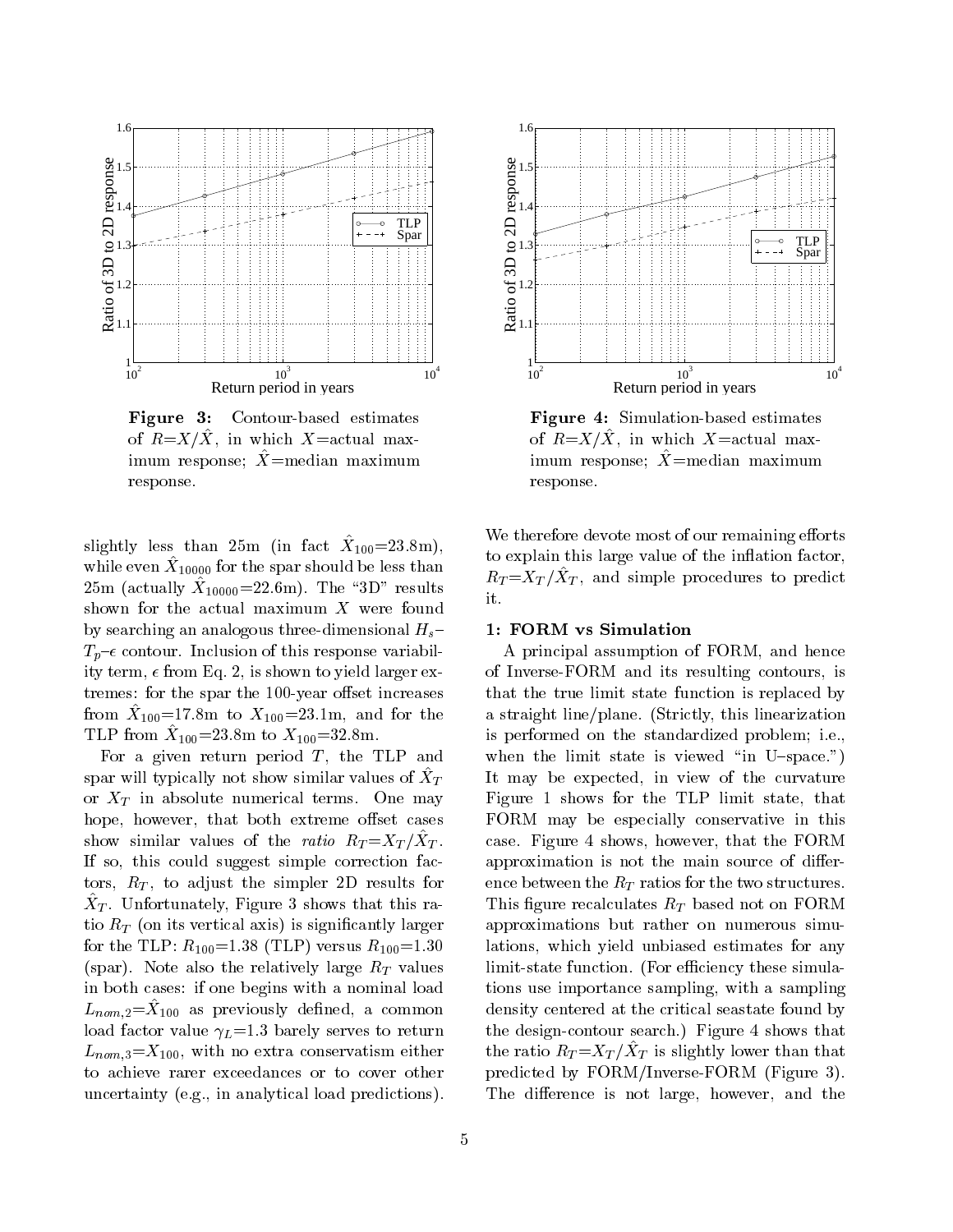

**Figure 5:** Standard deviation  $\sigma$  of surge response, normalized by  $\pi_{\tilde{s}}$ .

systematic difference between the TLP and spar cases remains.

### 2: Different RMS Behavior

As Figure 1 reveals, the multi-column TLP shows markedly different behavior when viewed versus the peak period  $T_p$ . At a most fundamental level, this manifests itself statistically through different trends in the standard deviation (RMS),  $\sigma$ , of the surge response. (Recall that the mean surge response has been removed in both cases.) Figure 5 shows the behavior of  $\sigma/H_s^-$  versus  $I_p$ ; because quadratic load effects dominate, this ratio is relatively insensitive to  $H_s$  (Engebretsen and Winterstein, 1998.) Again, only the TLP shows the critical period  $T_p \approx 10$ s.

To isolate this effect, we construct Gaussian models of both the spar and TLP surge response, using these RMS values and setting higher response moments to their Gaussian values:  $\alpha_3=0$ ,  $\alpha_4$ — $\beta$ . The resulting ratio  $R_T = \alpha_T / \alpha_T$  is shown here in Figure 6 to reduce dramatically:  $R_{100}$  is roughly 1.1, and even  $R_{10000}$  remains less than 1.2. Moreover, differences between the TLP and spar have become negligible. This implies that the large, case-specific  $R_T$  values in Figure 3 are not due to the difference in RMS behavior in Figure 5. (Indeed, for most cases of interest here the critical seastate has period  $T_p$  of at least 10s, above which the two rms values behave relatively



Figure 6: Gaussian-based estimate of  $R=X/X$  between X=actual maximum response;  $\overline{X}$ =median maximum response.

similarly.)

### 3: Different Higher-Moment Behavior

Finally, we are led to consider the higher moments, and hence non-Gaussian behavior, of the surge offset response for the two structures. Figure 7 shows that the the two structures show similar response skewness values over the important range of seastate periods (roughly,  $T_p$  from 10-15s). Figure 8, however, shows the TLP response to have significantly larger kurtosis:  $\alpha_4$  of nearly 4.5 when  $T_p=10$ s, compared with roughly 3.5 for the spar. It is this effect that causes the larger  $R_T$  ratio for the TLP: due to its multi-column geometry, in the critical  $T_p=10$ s seastate the TLP platform shows systematically larger extreme offsets than the spar, although the two have similar rms response levels. These results show the need for an appropriate non-Gaussian response model, lest one neglect this difference entirely as in Figure 6. (Note an important caveat: all result here assume linear damping. The absolute numerical values are likely to change in the presence of wave drift damping, which tends to "clip" extreme slow-drift motions. The present cases, however, are particularly well-suited to test the limits of the approximate models of response variability in the next section.)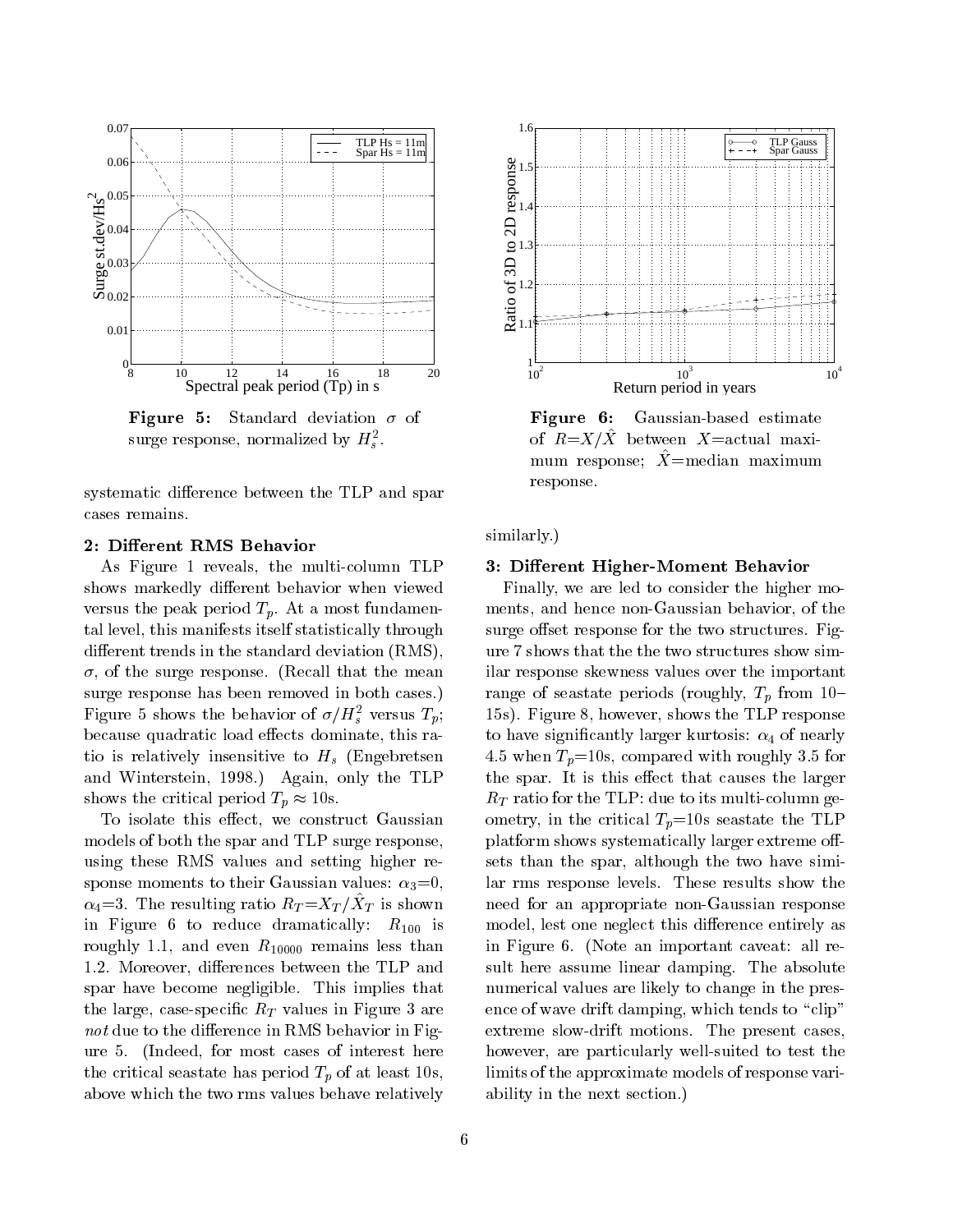

**Figure 7:** Skewness  $\alpha_3$  of surge response, TLP and spar.

### **CORRECTING FOR RESPONSE VARIABILITY**

In view of the foregoing results, we consider and evaluate simple methods to correct the median  $maxminum, \chi_{100}$  as in Eq. 3, to account for response variability. One approach, used for example by Statoil since the mid-1980s (Haver et al, 1998), uses Eq. 3 with an in
ated return period. Recently, Inverse-FORM has been used to derive an expression for the inflated contour radius: the original radius  $\beta_T$  should be increased by  $1/\sqrt{1-\alpha_{\epsilon}^2}$ , in which  $\alpha_{\epsilon}^2$  is the relative response variability due to  $\epsilon$  (Winterstein et al, 1993).

More recent trends favor reporting the  $H_s-T_p$ contour with its actual return period, and seeking other means to inflate the response from its median level. One proposal is to apply Eq. 3 not with the median response, but rather with a higher response fractile  $p$ :

$$
X_{100} = \max X_p \text{ along } (H_s, T_p)_{100} \text{ contour } (6) \quad \text{s}
$$

The fractile level  $p=.85-.90$  has been recently suggested (Haver et al, 1998); we shall show results here for  $p=.90$  only. (Again, FORM provides a theoretically "optimal" but case-specific choice of p, corresponding to the standard normal fractile  $U_{\epsilon}^{+}$  = [1 -  $\sqrt{1-\alpha_{\epsilon}^2}$ ] $\beta_T/\alpha_{\epsilon}$ ; Madsen, 1988; Bjerager, 1990.)



**Figure 8:** Kurtosis  $\alpha_4$  of surge response, TLP and spar.

Figures 9 and 10 show the use of Eq. 6, with the  $p=90\%$  fractile response, for the TLP and spar cases respectively. Results are rather accurate, particularly at the  $T=100$  year level for which the method has been proposed (predicted  $R_{100}=1.29$ ) and 1.25 for the TLP and spar, compared with the actual values  $R_{100} = 1.38$  and 1.30.)

For longer return periods, however, use of the 90% fractile becomes increasingly nonconservative. These figures also show results from an approximate, locally-fit lognormal model of X^ and of . For example, a lognormal model of A implies that  $X_T = \exp[\mu_{\ln \hat{X}} + \sigma_{\ln \hat{X}} \rho_T]$ . Fitting this to two return period values,  $X_{T_1}$  and  $X_{T_2}$ , the implied standard deviation is

$$
\sigma_{\ln \hat{X}} = \frac{\ln(\hat{X}_{T_1} / \hat{X}_{T_2})}{(\beta_{T_1} - \beta_{T_2})} \tag{7}
$$

The return periods  $T_1$  and  $T_2$  should be chosen in the vicinity of the desired return period (and slightly less); e.g., for the 1000-year response one may choose to fit Eq. 7 at  $T_1$ =1000 and  $T_2$ =300 years. (Table 1 gives corresponding  $\beta_T$  values.)  $T$  is resulting  $\lim_{\Delta} X$  value resulting results the uncertainty in the median response, due to seastate variability. The corresponding  $\sigma_{\ln \epsilon}$  can be estimated from two fractiles of the actual response in the critical seastate (e.g., the predicted critical 1000 year seastate found from a 2D-contour search).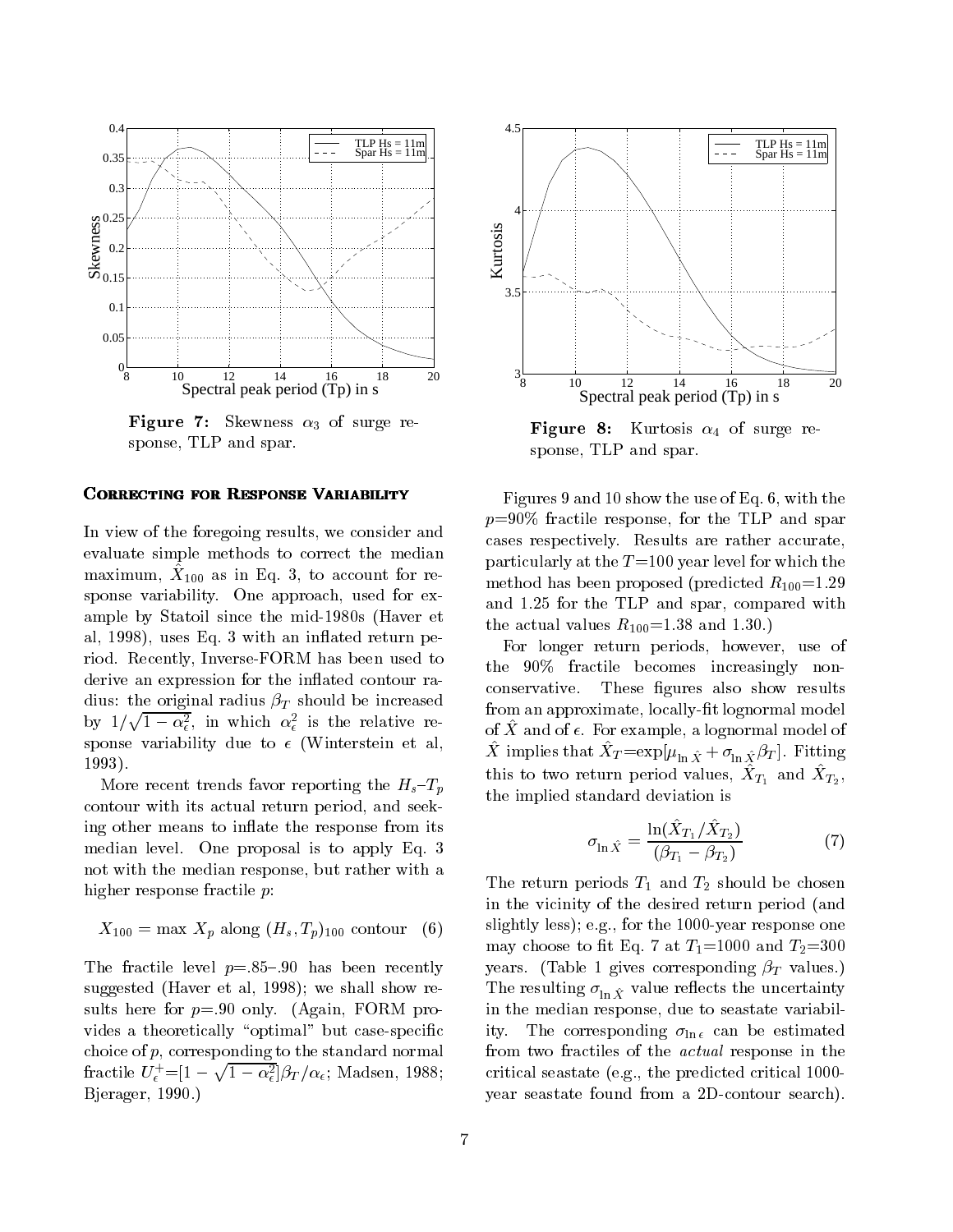

**Figure 9.** Estimates of  $\mathbb{R} = \mathbb{R}^n$  for TLP: comparing full (3D-FORM) analysis with (a) approximate lognormal model; (b) 90%-fractile response.

To be somewhat consistent with the previous approach, we fit here to the  $50\%$  and  $90\%$  response fractiles:

$$
\sigma_{\ln \epsilon} = \frac{\ln(\epsilon_{.90}/\epsilon_{.50})}{1.28} \tag{8}
$$

Again,  $\epsilon_{.90}/\epsilon_{.50}$  denotes simply the ratio of the 90% to 50% response fractiles in the critical seastate of interest.

Figures , when  $\ln X$  is found here to be relatively found here  $\lambda$ stable, remaining at roughly 0.27 for both the TLP and spar offsets across a range of return periods  $T_1$  and  $T_2$ . As Table 2 reveals, however, the response variability  $\sigma_{\ln \epsilon}$  is somewhat greater for the TLP (0.20 vs. 0.17 for the spar). Finally, Figures 9 and 10 show the resulting correction factor  $R_T$  based on these lognormal models:

$$
R_T = \frac{X_T}{\hat{X}_T} = \exp[(\sigma_{\ln X} - \sigma_{\ln \hat{X}})\beta_T] \qquad (9)
$$

in which  $\sigma_{\ln X} = \sigma_{\ln \hat{X}} + \sigma_{\ln \epsilon}$ . This estimate of  $R_T$  in is found somewhat more accurate than the 90% fractile result over a range of return periods, increasing with T through varying  $\beta_T$  (again as in Table 1). In general it reveals the dependence of  $R_T$  on the value of response variability,  $\sigma_{\ln \epsilon}$ , relative to the  $\bar{z}$  variable  $\bar{z}$  variability  $\bar{z}$  in  $X$  in median response due to seastate variability. In this



**Figure 10.** Estimates of  $\mu = \Lambda / \Lambda$  for spar: comparing full (3D-FORM) analysis with (a) approximate lognormal model; (b) 90%-fractile response.

| Case        |      |      |  |
|-------------|------|------|--|
| TLP surge   | 0.27 | 0.20 |  |
| Spar surge  | 0.27 | 0.17 |  |
| TLP tension | በ 49 | N 19 |  |

 $\pm$  able 2. Variability in median maximum,  $\Lambda$ , and in response variability term  $\epsilon$ .

case an apparently small difference in  $\sigma_{\ln \epsilon}$ , 0.20  $vs$  0.17, has a significant effect because the back- $\Theta$ - is also variable little  $y$ , is also rather low. (The low. reflects the fairly narrow distribution of seastates in the  $H_s-T_p$  scattergram in the steep,  $T_p=10s$ region.)

## TLP Ringing Response

As a final example, we consider the tension response of the bow tether of the Heidrun TLP in diagonal seas. Model tests of this TLP have provided the most notable example of transient resonant response episodes, commonly denoted " $r$ inging" (e.g., Davies et al, 1994). Due to the lack of concensus regarding an analytical ringing model, we base our results here directly on response surfaces fit to the tether tension moments and cycle rate,  $(\mu, \sigma, \alpha_3, \alpha_4, f_0)$ , observed across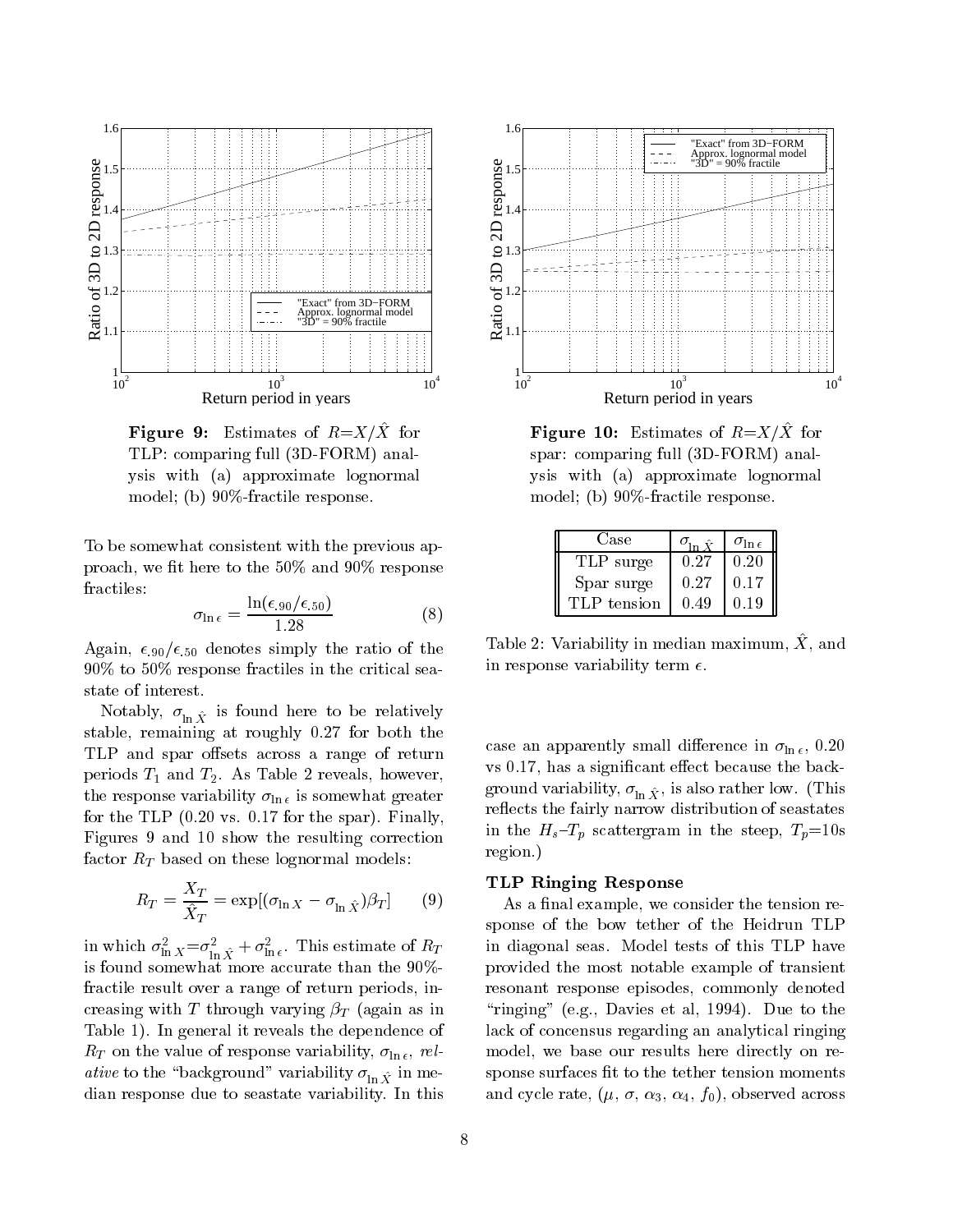

**Figure 11:** Haltenbanken  $H_s-T_p$  contours and model test seastates.

various  $H_s$ - $T_p$  model tests. A rather extensive model test series is available; tested  $(H_s, T_p)$  values are shown as points in Figure 11. This figure also shows 100- and 10000-year contours for Haltenbanken, the North Sea site where Heidrun is located.

Figure 12 shows corresponding correction ra $t_{\rm U}$  is  $RT = XT / XT$ , relating the actual and median extreme, now for return periods  $T = 10$ — 1000 years (there is a scarcity of model test data at longer return periods). In view of the known nonlinearity of ringing, it is perhaps surprising to find notably smaller correction ratios  $R_T$  for ringing than for the slow drift cases in Figure 3. (In fact, in this case the 90% fractile estimate from Eq. 6 is rather conservative.) The explanation of this is revealed by again estimating the levels of both the response variability,  $\sigma_{\ln \epsilon}$ , and the background variability  $\ln X$  as in Eqs. 7  $\sin^{-1}$ ble 2 reveals that the ringing response variability is comparable to that of slow drift  $(\sigma_{\ln \epsilon} = 0.19);$ the major difference is that this variability is now quite small compared with the background level,  $\lim_{\Delta} X$  = 0.49. The matrix higher background level resolution is a series of the series of the series of the series of the series of the series of the series of the series of the series of the series of the series of th that the critical ringing seastate is now governed by extreme  $H_s$  events, which show broader variability than the steeper, small  $T_p$  seastates found critical for slow drift. Thus, the slow drift case may be expected to be one of the most challeng-



**Figure 12.** Estimates of  $R = X/X$  for TLP tether tension: comparing full (3D-FORM) analysis with (a) approximate lognormal model; (b) 90%-fractile response.

ing to model response variability: it combines relatively large response variability with rather low background variability levels (due to the limiting steepness behavior of seastates).

#### SUMMARY AND CONCLUSIONS

We have shown here how design seastate contours can be constructed, and used to estimate design loads and responses of ocean structures. These contours permit decoupling of the environmental specification from the structural concept. As a result, these contours can suggest robust criteria for structural code checks and standards, as well as for design of wave tank experiments.

In cases where the extreme response  $X$  is wellapproximated by its including value,  $\Lambda$ , the  $T$  year response can be found directly by searching an appropriate T-year  $H_s-T_p$  contour (e.g., Figure 1). For extreme offsets of floating structures, however, neglecting response variability may lead to signicant non-conservatism. For example, Figure 3 shows the actual 100-year response to be roughly  $1.3-1.4$  times the median 100-year value  $\alpha_{100}$ , with larger multipliers in the case of a TLP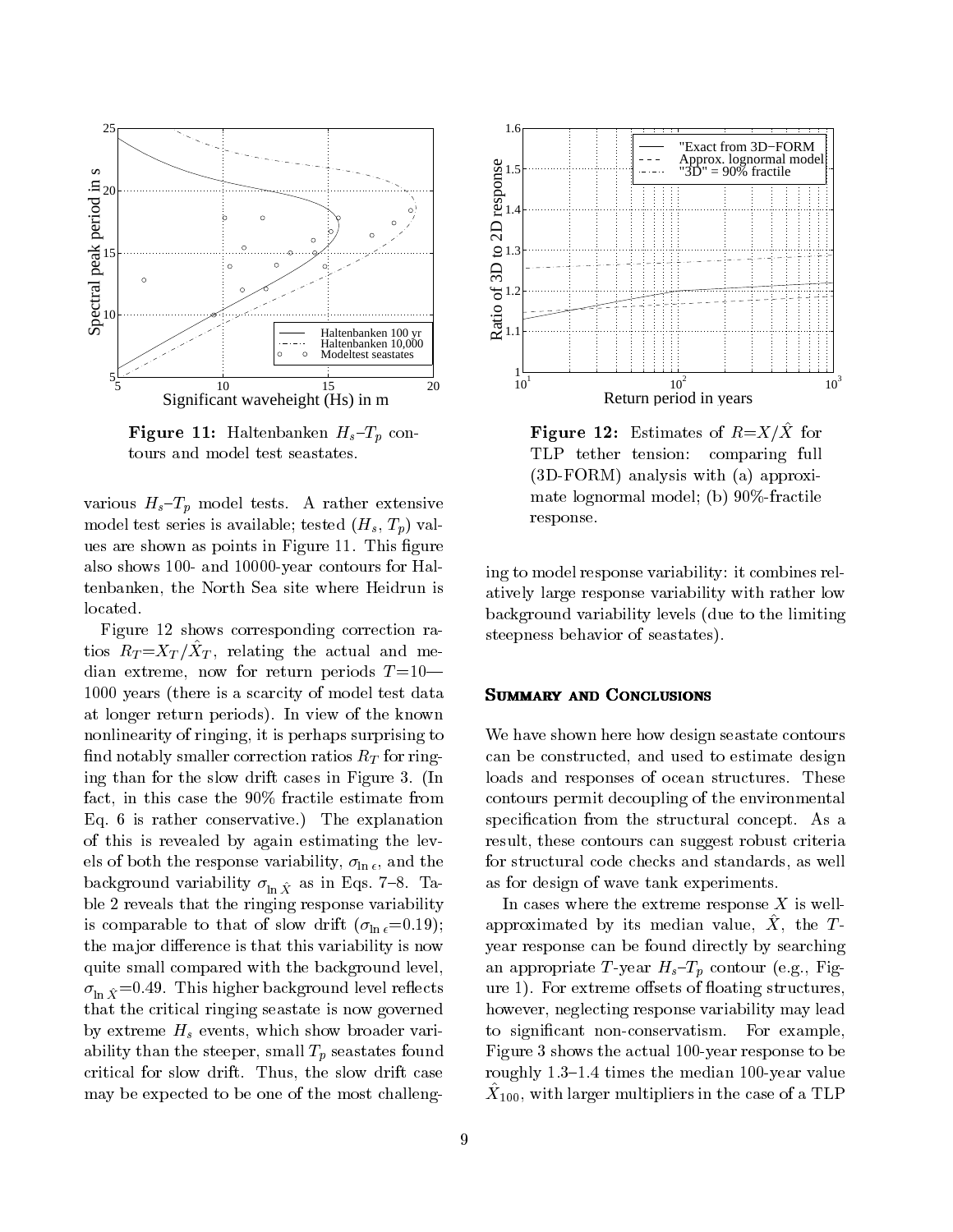than of a spar buoy. These large, case-specific multipliers are found not to be preserved if a Gaussian model of surge motion is instead used  $(Figure 6)$ . This reflects the need to preserve the non-Gaussian response aspects in estimating extremes; in particular, the larger kurtosis shown by the TLP in  $T_p=10$ s seastates (Figure 8), due to the spacing between its multiple columns.

New methods have also been developed to predict the effect of response variability. These quantify both the response variability in a given seastate (Eq. 8), and the background variability in the median response over all seastates (Eq. 7). The resulting lognormal approximation in Eq. 9 has been found to be reasonably accurate over the various cases studied (Figures  $9-10$  and Figure 12). They provide a useful alternative to a complete long-term reliability analysis, which explicitly retains randomness in  $H_s$ ,  $T_p$ , and response given  $H_s$  and  $T_p$ .

## Acknowledgements

Both authors gratefully acknowledge Aker Engineering, for supporting the second author's stay as a Visiting Scholar within the RMS program at Stanford University. Support for the first author has been provided by the National Science Foundation through the Offshore Technology Research Center (Grant CDR-8721512), and by the Office of Naval Research (Grant N0014-9610641). Statoil is also gratefully acknowledged for supplying model test data for the Heidrun TLP.

## **REFERENCES**

- API, RP2A-LRFD (1993). Recommended practice for planning, designing and constructing fixed offshore platforms—load and resistance factor design, 1st edition, American Petroleum Institute.
- Banon, H., G.R. Toro, E.R. Jefferys and R.S. De (1994). Development of reliability-based global design equations for TLPs. Proc., 13th Intl. Offshore Mech. Arctic Eng. Symp., ASME, II, 335-343.
- Bjerager, P. (1990). Discussion: Omission sensitivity factors. Struc. Safety,  $7, 77-79$ .
- Davies, K.B., S.J. Leverette and M.W. Spillane (1994). Ringing response of TLP and GBS platforms. *Proc.*,  $BOSS-94$ , **2**, 569-585.
- Engebretsen, K. and S.R. Winterstein (1998). Probability-based design loads and responses of floating structures: extreme slow drift motion and tether tension, Rept. RMS-30, Reliability of Marine Structures Program, Dept. of Civ. & Environ. Eng., Stanford University.
- Haver, S. and K.A. Nyhus (1986). A wave climate description for long term response calculations. Proc., 5th OMAE Symp., ASME, IV,  $27{-}34$ .
- Haver, S., G. Sagli and T.M. Gran (1998). Long term response analysis of fixed and floating structures. Proc., Wave'98—Ocean Wave Kinematics, Dynamics and Loads on Structures, International OTRC Symposium, Apr.  $30$ –May 1, 1998, to appear.
- Kim, M.H. and D.K.P. Yue (1988). The nonlinear sum-frequency wave excitation and response of a tension-leg platform. Proceedings, BOSS'88, Trondheim.
- Madsen, H.O. (1988). Omission sensitivity factors. Struc. Safety,  $5, 35-45$ .
- Ude, T.C. and S.R. Winterstein (1996). Ocean environment contours for structural response analysis and experiment design. Proc., 7th Prob. Mech. Spec. Conf., ASCE, Worcester.
- Ude, T.C., S. Kumar and S.R. Winterstein (1995). TFPOP 2.0: Stochastic response analysis of floating structures under wind, current, and second-order wave loads, Rept. RMS-18, Reliability of Marine Structures Program, Dept. of Civ. Eng., Stanford University.
- WAMIT, 4.0 (1995). WAMIT: a radiationdiffraction panel program for wave-body interactions-user's manual, Dept. of Ocean Eng., M.I.T.
- Winterstein, S.R., S. Kumar, and G. Kleiven (1995). Environmental contours and extreme response of deep-water floating structures. Proc., 10th Eng. Mech. Spec. Conf., ASCE, 2, 1187-1190.
- Winterstein, S.R., T.C. Ude and G. Kleiven